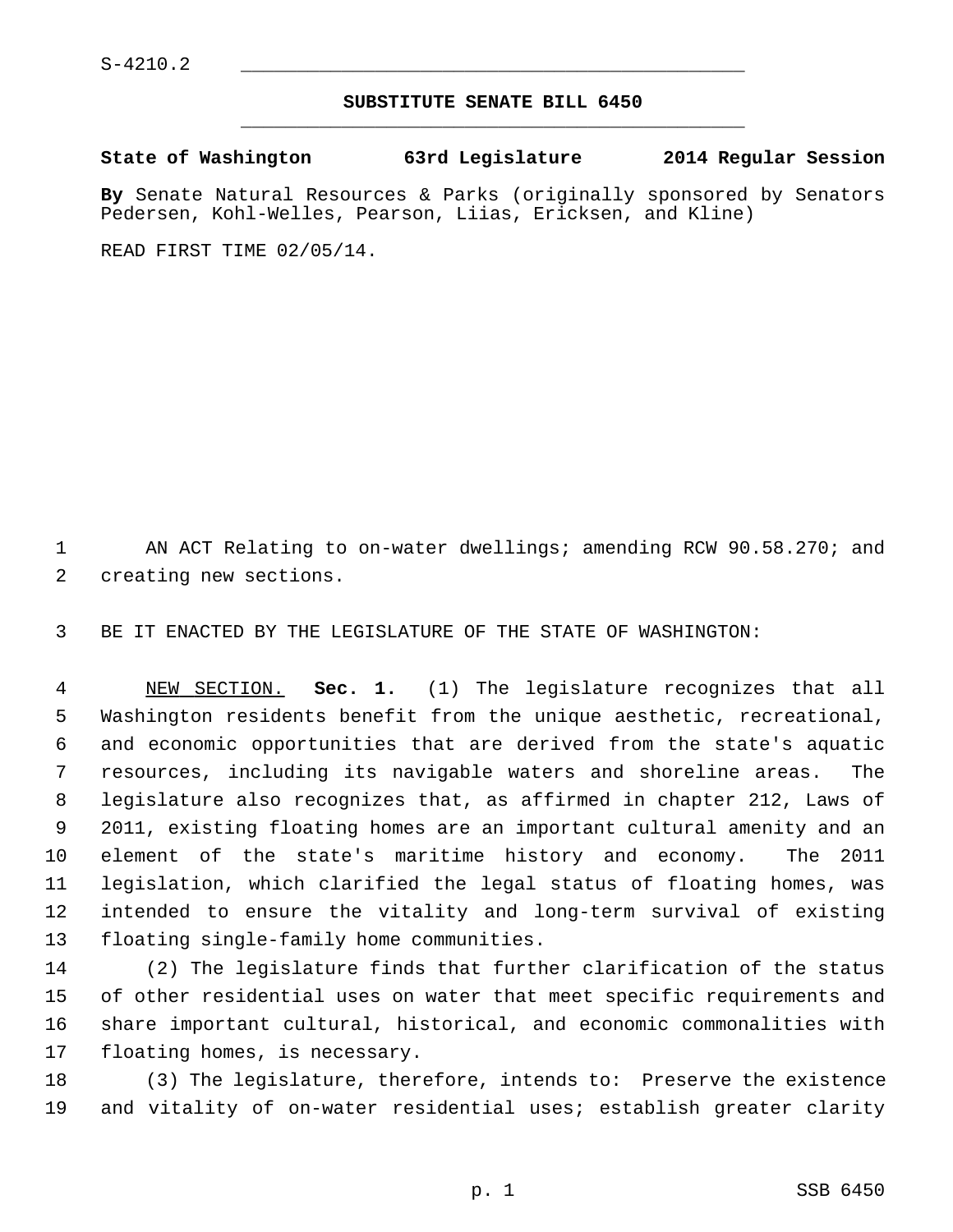1 and regulatory uniformity for these uses; and respect the well- 2 established authority of local governments to determine compliance with 3 regulatory requirements applicable to their jurisdiction.

 4 **Sec. 2.** RCW 90.58.270 and 2011 c 212 s 2 are each amended to read 5 as follows:

 6 (1) Nothing in this ((statute)) section shall constitute authority 7 for requiring or ordering the removal of any structures, improvements, 8 docks, fills, or developments placed in navigable waters prior to 9 December 4, 1969, and the consent and authorization of the state of 10 Washington to the impairment of public rights of navigation, and 11 corollary rights incidental thereto, caused by the retention and 12 maintenance of said structures, improvements, docks, fills or 13 developments are hereby granted: PROVIDED, That the consent herein 14 given shall not relate to any structures, improvements, docks, fills, 15 or developments placed on tidelands, shorelands, or beds underlying 16 said waters which are in trespass or in violation of state statutes.

17 (2) Nothing in this section shall be construed as altering or 18 abridging any private right of action, other than a private right which 19 is based upon the impairment of public rights consented to in 20 subsection (1) ((hereof)) of this section.

21 (3) Nothing in this section shall be construed as altering or 22 abridging the authority of the state or local governments to suppress 23 or abate nuisances or to abate pollution.

24 (4) Subsection (1) of this section shall apply to any case pending 25 in the courts of this state on June 1, 1971 relating to the removal of 26 structures, improvements, docks, fills, or developments based on the 27 impairment of public navigational rights.

28 (5)(a) A floating home permitted or legally established prior to 29 January 1, 2011, must be classified as a conforming preferred use.

30 (b) For the purposes of this subsection:

31 (i) "Conforming preferred use" means that applicable development 32 and shoreline master program regulations may only impose reasonable 33 conditions and mitigation that will not effectively preclude 34 maintenance, repair, replacement, and remodeling of existing floating 35 homes and floating home moorages by rendering these actions 36 impracticable.